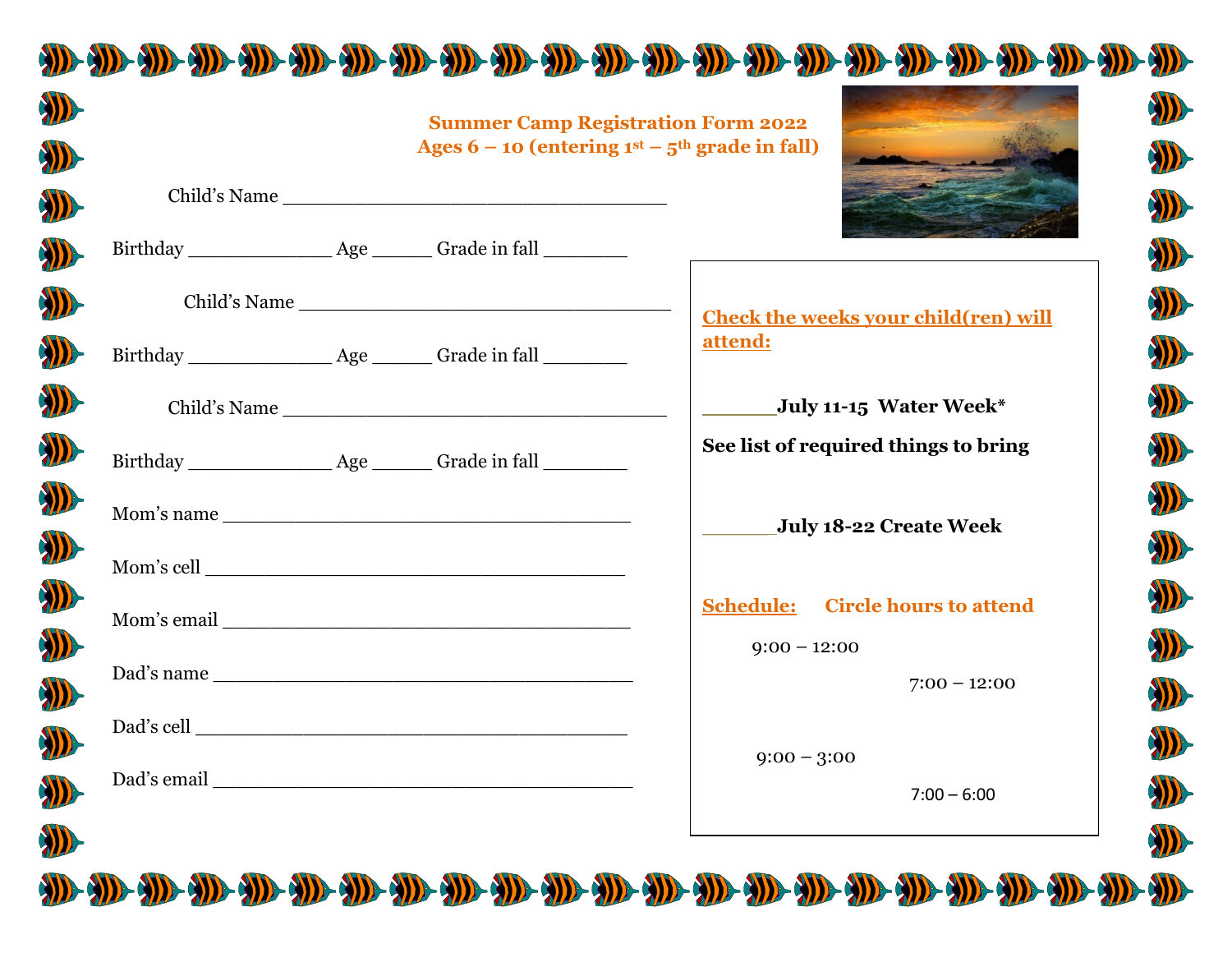

**AND** 

|                                                              |                                       | 1. I will pay tuition with: credit/debit card creation bank withdrawal            |  |
|--------------------------------------------------------------|---------------------------------------|-----------------------------------------------------------------------------------|--|
|                                                              | NO CASH or CHECKS accepted for summer |                                                                                   |  |
|                                                              |                                       |                                                                                   |  |
|                                                              |                                       |                                                                                   |  |
|                                                              |                                       |                                                                                   |  |
| ** Or for bank withdrawal **                                 |                                       |                                                                                   |  |
|                                                              |                                       |                                                                                   |  |
|                                                              |                                       |                                                                                   |  |
|                                                              |                                       |                                                                                   |  |
|                                                              |                                       |                                                                                   |  |
| 3. I am eligible for a discount. Check which reason applies: |                                       |                                                                                   |  |
|                                                              |                                       | Military active/retired (Proof required) _________ Two or more children attending |  |
|                                                              |                                       |                                                                                   |  |
|                                                              |                                       |                                                                                   |  |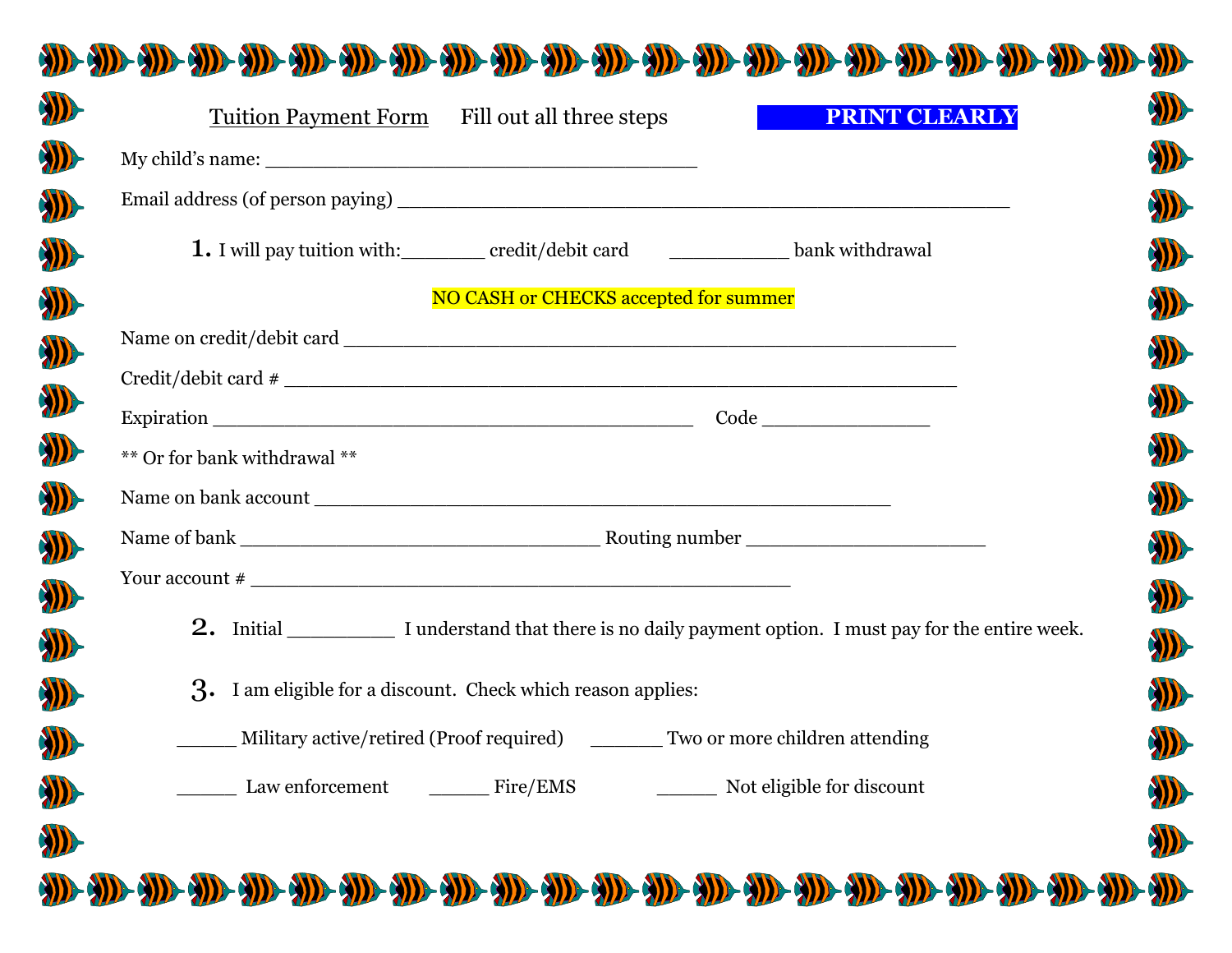|                                  | <b>Pick up authorization/Emergency Contacts</b>                        |                   |                                                              |
|----------------------------------|------------------------------------------------------------------------|-------------------|--------------------------------------------------------------|
|                                  | (other than Mom and/or Dad or Legal Guardian)                          |                   |                                                              |
| PLEASE PRINT CLEARLY             |                                                                        |                   |                                                              |
| First and last name              | phone                                                                  | relation to child | Photo ID required<br>for EVERY person<br>allowed to pick up. |
|                                  |                                                                        |                   | Take pic of ID and<br>email to:                              |
|                                  |                                                                        |                   | Pre-admin $@$                                                |
|                                  |                                                                        |                   | calvarynorth.com                                             |
|                                  | Other children attending in our summer preschool for $2 - 5$ year olds |                   |                                                              |
| Sibling/relative names and ages: |                                                                        |                   |                                                              |
|                                  | Person NEVER allowed to pick up my child(ren)                          |                   |                                                              |
|                                  |                                                                        |                   |                                                              |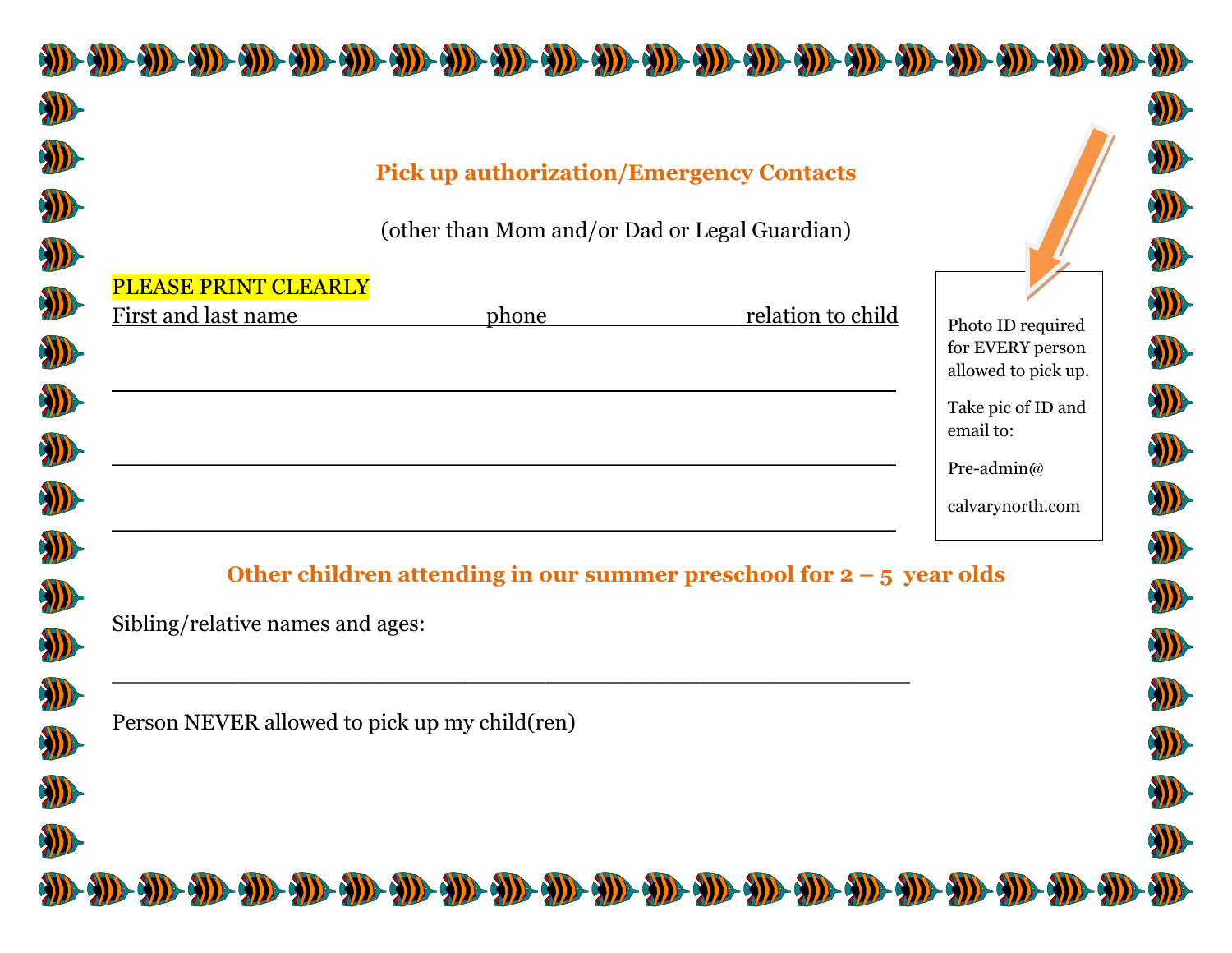|       | <b>Summer Camps Permission Form</b>                                            |  |
|-------|--------------------------------------------------------------------------------|--|
|       |                                                                                |  |
|       |                                                                                |  |
|       |                                                                                |  |
|       | <u>Photos:</u> _________ yes, my child's photo may be taken for class projects |  |
|       | no, do not take my child's photo                                               |  |
| Food: | Please NEVER give my child the following food.                                 |  |
|       | Give the reason why. Example – "nuts because allergic"                         |  |
|       | Gummy treats – "cultural preference"                                           |  |
|       | <u> 1989 - Johann Stoff, amerikansk politiker (d. 1989)</u>                    |  |
|       |                                                                                |  |

Do you give permission for your child to "travel" among buildings with his/her class

D

D

D

accompanied by an adult? \_\_\_\_\_\_\_\_\_\_\_ yes \_\_\_\_\_\_\_\_\_ no



D

D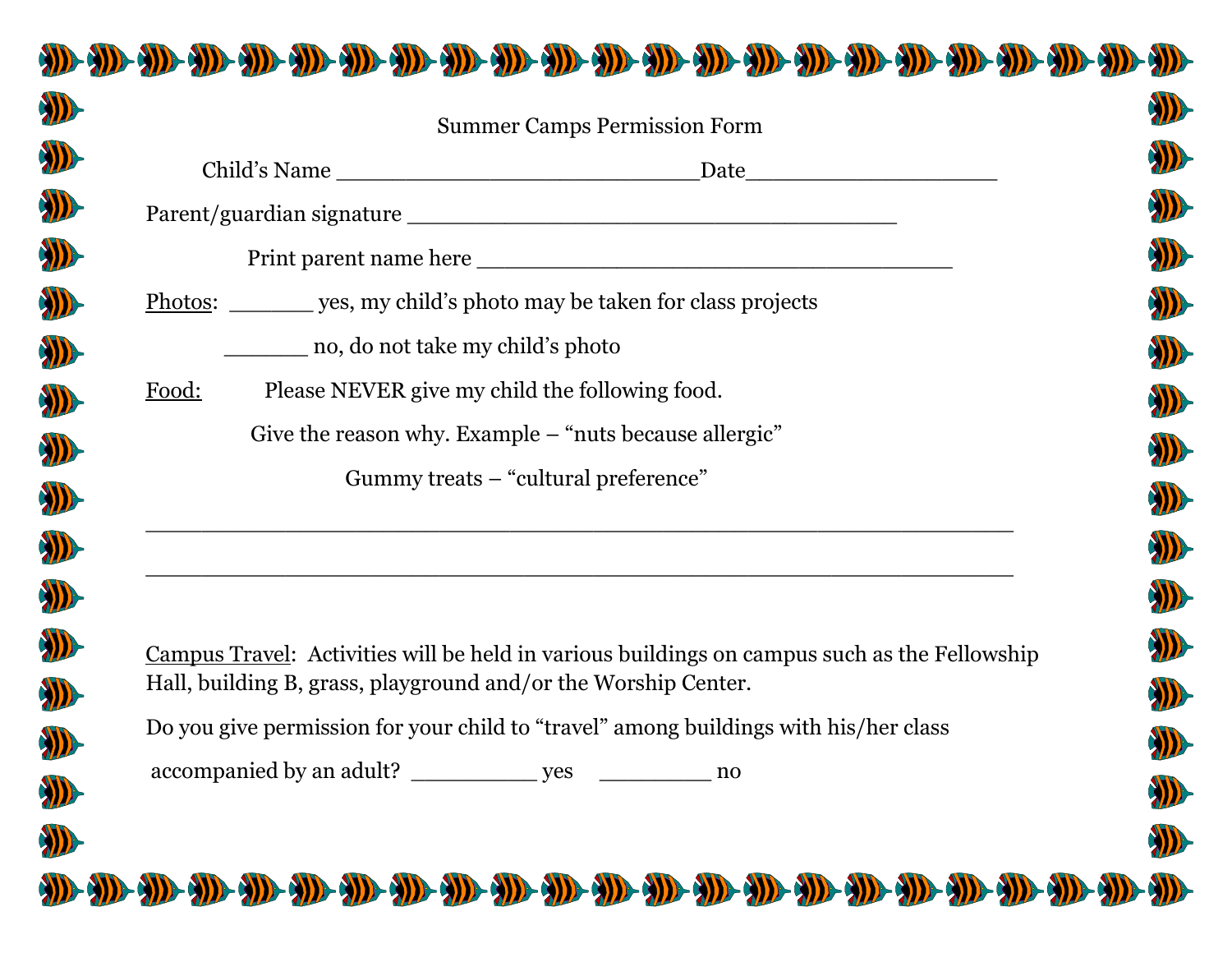



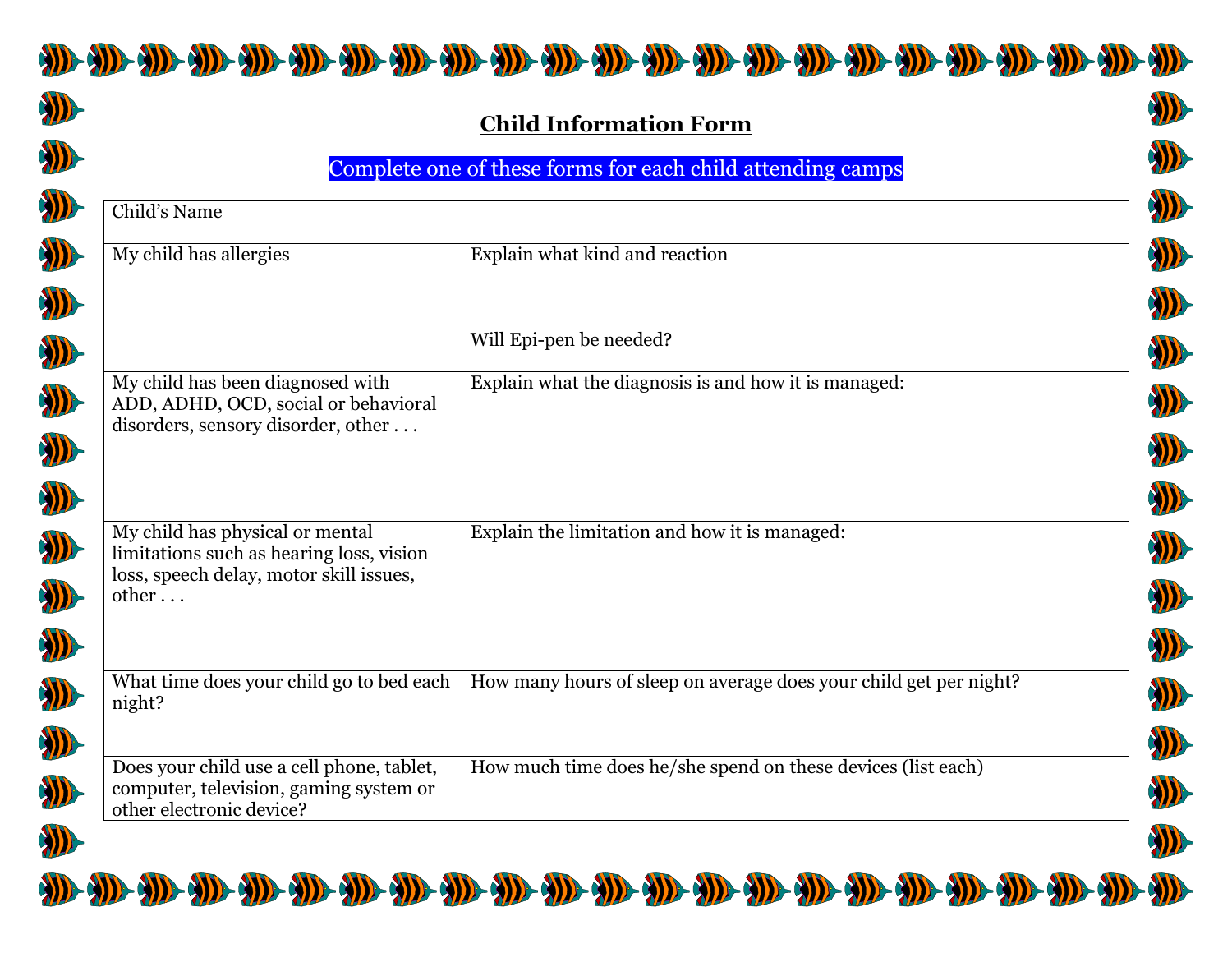

| Is your child's custody/parenting shared<br>between family members?                                                                     | Please name all who participate in parenting this child and the percentage of<br>time spent with each one.                  |
|-----------------------------------------------------------------------------------------------------------------------------------------|-----------------------------------------------------------------------------------------------------------------------------|
|                                                                                                                                         |                                                                                                                             |
| Has your family moved recently?<br>(in last 6 months)                                                                                   | If so, from where to where?                                                                                                 |
| Have you had a death in your immediate<br>family?<br>(in last year)                                                                     | If so, what relation was the person to your child?                                                                          |
| Eating habits: Categorize -                                                                                                             | List your child's favorite foods:                                                                                           |
| picky, healthy, junk food,<br>all carbs (pastas, breads), eat-out food,<br>mostly dairy, only sweets both natural<br>and processed, etc | What food will he/she NOT eat:                                                                                              |
| Other information:                                                                                                                      | Is there anything you would like our staff to know about your child to best take<br>care of and ensure he/she enjoys camps? |
|                                                                                                                                         | What is the name of the school your child regularly attends?                                                                |
|                                                                                                                                         |                                                                                                                             |



A.



WE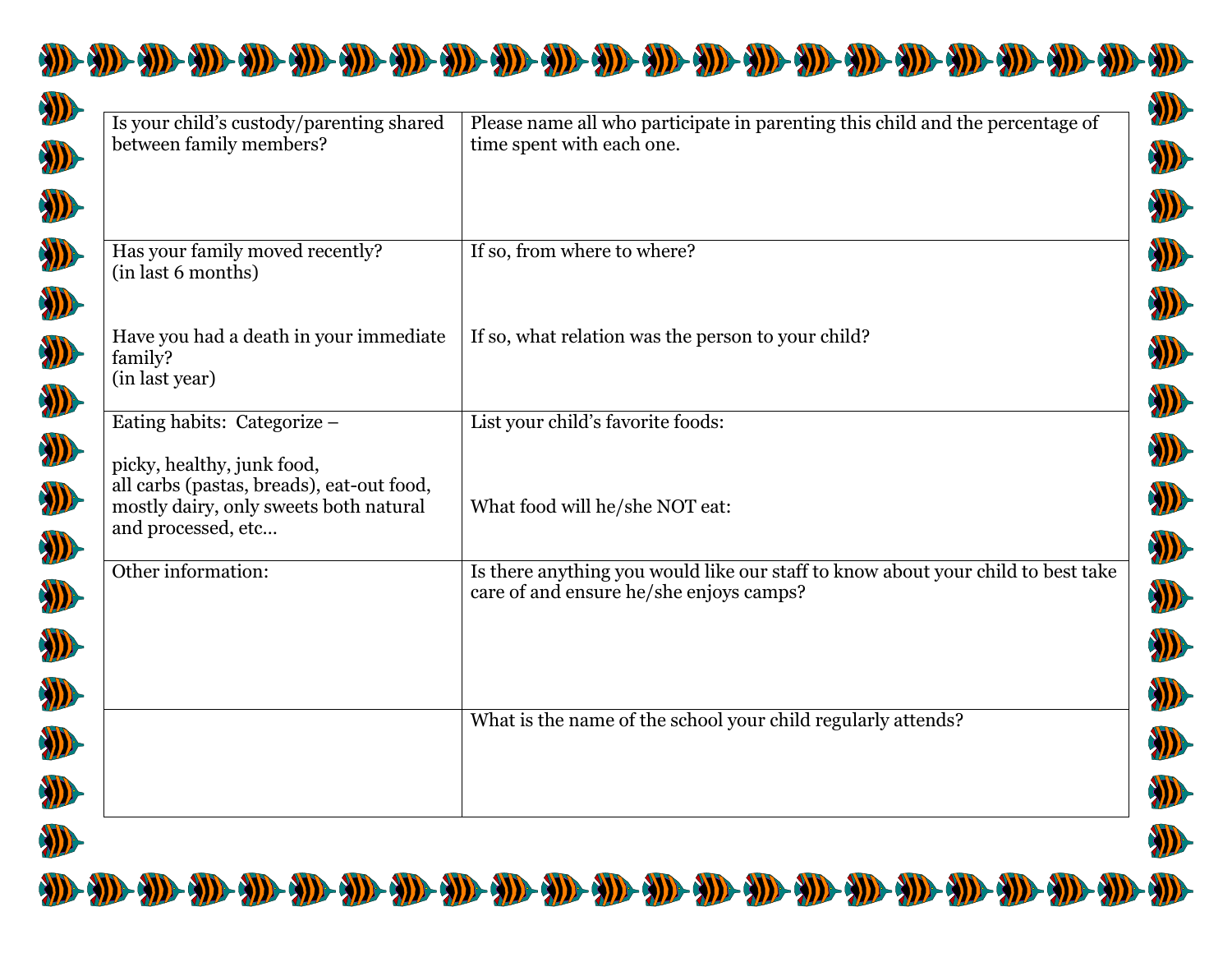